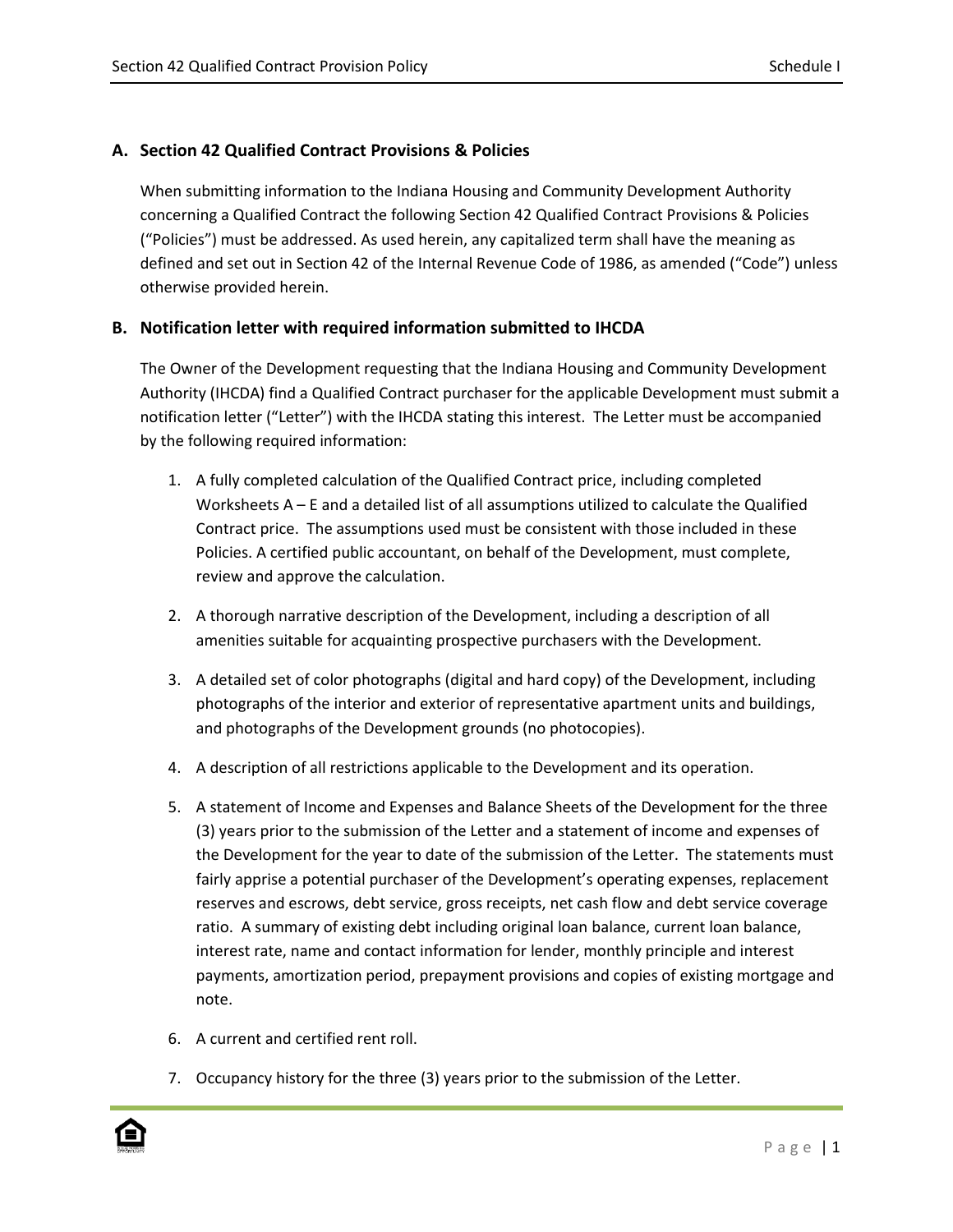- 8. Any third party environmental reports, correspondence from governmental entities, and copies of any contracts that cannot be extinguished upon the sale of the Development.
- 9. A property condition report and property needs assessment.
- 10. Copies of the leases for the leased portions of the land or improvements.

The Letter and required information must be submitted before IHCDA will begin the Qualified Contract process. IHCDA will have one (1) year from the receipt of the Letter and required information to find a qualified purchaser for the Development, unless the owner agrees to a longer time period. All buildings within the Development must qualify before IHCDA will accept a Qualified Contract provision request. A Development may make only one (1) request for a Qualified Contract purchaser. IHCDA and its agents retain the right to request additional information as needed.

## **C. Certified Public Accountant Review**

To help assess the credibility of the assumptions used in calculating the Qualified Contract price, the IHCDA will contract with a reputable independent certified public accountant to review the Qualified Contract price calculated by the Development's certified public accountant. The Development will be notified of any adjustments in the Qualified Contract price suggested or required following the IHCDA review.

#### **D. Property listed with multi-family broker**

IHCDA will contract with a reputable multi-family housing broker to review, appraise, list and market all Section 42 properties that have requested to utilize the Qualified Contract provisions and submitted all required information. In addition, if the property is determined to be feasible and practical for listing the Development must agree to list the property with the multi-family housing broker selected by IHCDA. The listing price of the property will be the calculated Qualified Contract price. The final sales price will be the amount agreed upon by the parties. Properties that do not close after a purchaser has been found who will pay the calculated Qualified Contract price will be considered by IHCDA to have forfeited their right to utilize the Qualified Contract provisions of Section 42 for that Development. If a property is determined not to be feasible or practical for listing by the multi-family broker the property will be released from its extended use commitment.

#### **E. Fees and cost**

Property owners agree to pay costs incurred for submitting the required information and all commissions and fees owed to the multi-family housing broker for listing properties including the cost of a third party appraisal. If a property is determined to be feasible for listing the owner will be required to submit the administration and marketing fees and appraisal cost to IHCDA. In addition IHCDA has established a Qualified Contract submittal fee of twenty-five dollars (\$25) per unit. This fee includes the costs of an IHCDA certified public accountant review and the initial multi-family

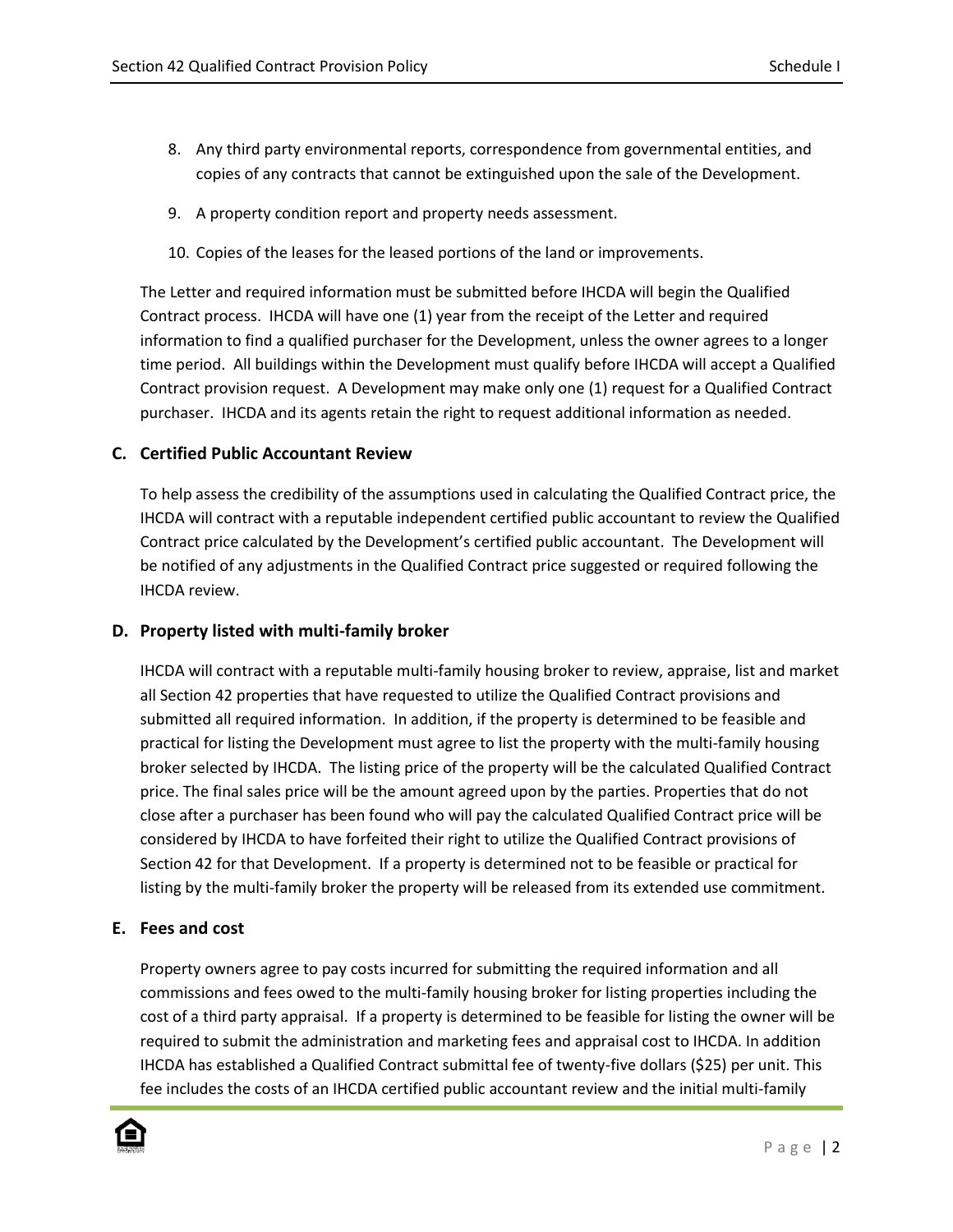broker review to determine feasibility of sale. The fee structure for the multi-family housing broker is as follows:

# **1. Administrative and marketing fees:**

- a. \$5,000.00 for a property with a value less than or equal to \$250,000.00.
- b. \$10,000.00 for a property with a total value in excess of \$250,000.00.

The fee provided for herein is intended as compensation and reimbursement for Broker's time and costs incurred in the marketing of the subject property. This fee is in addition to reimbursement for MIA appraisal services which multi-family broker has incurred with regard to the subject property.

## **2. Sales Commissions**

At closing of the sale of a subject property, a brokerage commission, based upon the gross sales price of the property as follows:

| <b>Gross Sales Price</b>        | <b>Broker's Commission</b>              |
|---------------------------------|-----------------------------------------|
| Under \$500,000.00              | 7% of GSP but not less than \$10,000.00 |
| \$500,000.00 - \$2,000,000.00   | 6% of GSP                               |
| \$2,000,001.00 - \$4,000,000.00 | 5% of GSP                               |
| \$4,000,001.00 - \$7,000,000.00 | 4% of GSP                               |
| Over \$7,000,000.00             | 3% of GSP                               |

The brokerage commission payable hereunder shall be reduced by the amount of the administrative and marketing fee previously paid to broker in regard to the subject property.

# **F. Qualified Contract Price Calculation and Assumptions**

All calculations must follow the Code. All assumptions utilized must be, in the sole and absolute discretion of the IHCDA, reasonable and customary. The following assumptions must be used when calculating the Qualified Contract Price using Worksheets A through E.

**Worksheet B** – Adjusted Investor Equity: May be included only if included in adjusted basis of the Development and required by the partnership agreement.

**Worksheet D** – Cash Distributions: For the purpose of these calculations, cash distributions include: Developer fees, Construction or Contractor fees, Asset manager fees, and any refinance proceeds from the inception through the initial 15-years of participation in the Section 42 Programs.